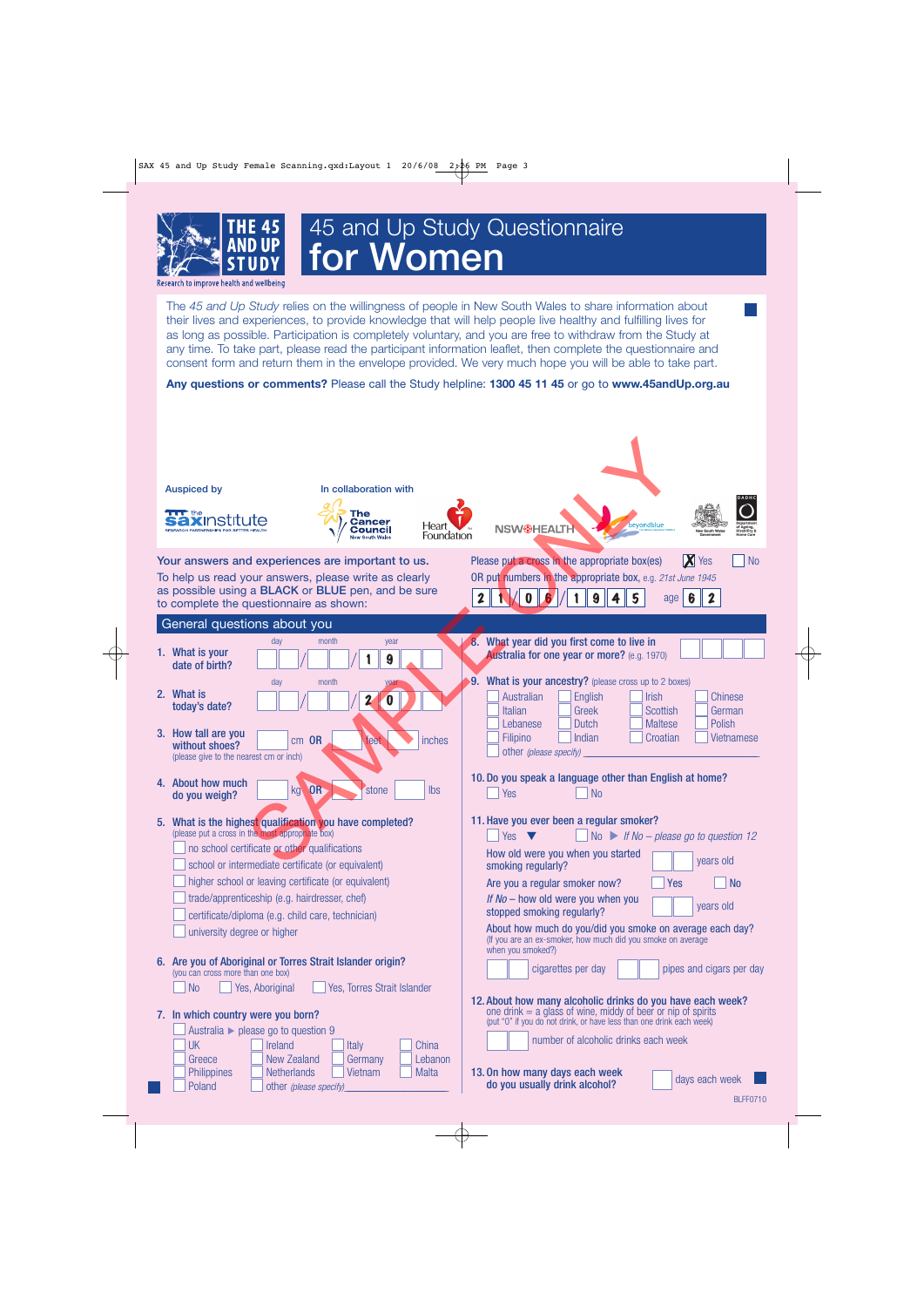|  |  |  |  |  |  | SAX 45 and Up Study Female Scanning.qxd:Layout 1 20/6/08 2;26 PM Page 4 |  |  |  |  |
|--|--|--|--|--|--|-------------------------------------------------------------------------|--|--|--|--|
|--|--|--|--|--|--|-------------------------------------------------------------------------|--|--|--|--|

 $\begin{picture}(120,10) \put(0,0){\vector(1,0){10}} \put(15,0){\vector(1,0){10}} \put(15,0){\vector(1,0){10}} \put(15,0){\vector(1,0){10}} \put(15,0){\vector(1,0){10}} \put(15,0){\vector(1,0){10}} \put(15,0){\vector(1,0){10}} \put(15,0){\vector(1,0){10}} \put(15,0){\vector(1,0){10}} \put(15,0){\vector(1,0){10}} \put(15,0){\vector(1,0){10}} \put(15,0){\vector($ 

| 14. What best describes your current situation? (please cross one box)                                                                                                                         | Questions about your health                                                                                                                   |
|------------------------------------------------------------------------------------------------------------------------------------------------------------------------------------------------|-----------------------------------------------------------------------------------------------------------------------------------------------|
| married<br>de facto/living with a partner<br>single<br>widowed<br>divorced<br>separated                                                                                                        | 20. About how many hours a week are you exposed<br>to someone else's tobacco smoke?                                                           |
| 15. What best describes your current housing? (please cross one box)                                                                                                                           | hours per week<br>hours per week                                                                                                              |
| flat, unit, apartment<br>house on farm<br>house<br>mobile home<br>hostel for the aged<br>other                                                                                                 | in other places<br>at home<br>(e.g. work, going out, cars)                                                                                    |
| nursing home<br>retirement village, self care unit                                                                                                                                             | 21. Have you ever used the pill or other hormonal contraceptives?                                                                             |
| 16. How many TIMES did you do each of these<br>activities LAST WEEK?<br>times in the                                                                                                           | (e.g. the combined pill, mini pill, contraceptive implant or injections)<br><b>No</b><br>Yes $\blacktriangledown$                             |
| (put "0" if you did not do this activity)<br>last week                                                                                                                                         | If Yes, for how long altogether have you<br>years                                                                                             |
| Walking continuously, for at least 10 minutes<br>(for recreation or exercise or to get to or from places)                                                                                      | used hormonal contraceptives?<br>(please write 'O' if you used them for less than a year in total)                                            |
| <b>Vigorous physical activity</b><br>(that made you breathe harder or puff and pant, like jogging,<br>cycling, aerobics, competitive tennis, but not household chores<br>or gardening)         | If Yes, how old were you when you LAST<br>age<br>used hormonal contraceptives?<br>(please write your current age if you are still using them) |
| Moderate physical activity<br>(like gentle swimming, social tennis, vigorous gardening                                                                                                         | Which type of pill or other hormonal contraceptive<br>did you use MOST RECENTLY?<br>"the pill", combined pill (e.g. Microgynon, Levlen)       |
| or work around the house)                                                                                                                                                                      | progesterone-only pill ("mini pill") (e.g. Micronor, Noriday, Microval)<br>Depo Provera                                                       |
| 17. If you add up all the time you spent doing each activity<br>LAST WEEK, how much time did you spend ALTOGETHER<br>doing each type of activity?<br>(put "0" if you did not do this activity) | contraceptive implant (e.g. Implanon, Norplant)<br>do not know                                                                                |
| hours<br>minutes<br>Walking continuously, for at least 10 minutes<br>(for recreation or exercise or to get to                                                                                  | 22. Have you ever used hormone replacement therapy (HRT)?<br><b>No</b><br>Yes                                                                 |
| or from places)                                                                                                                                                                                | If Yes, for how long altogether have you<br>years                                                                                             |
| <b>Vigorous physical activity</b><br>(that made you breathe harder or puff and pant,<br>like jogging, cycling, aerobics, competitive tennis,<br>but not household chores or gardening)         | used HRT?<br>(please write '0' if you used HRT for less than a year in total)<br>Are you currently taking HRT?<br><b>No</b><br>Yes            |
| Moderate physical activity<br>(like gentle swimming, social tennis, vigorous<br>gardening or work around the house)                                                                            | age<br>If No, at what age did you stop?                                                                                                       |
|                                                                                                                                                                                                | 23. Have you taken any medications, vitamins or supplements                                                                                   |
| Questions about your family                                                                                                                                                                    | for most of the last 4 weeks, including HRT and the pill?                                                                                     |
|                                                                                                                                                                                                | <b>No</b><br>Yes $\blacktriangledown$                                                                                                         |
| 18. Have your mother, father, brother(s) or sister(s) ever had:                                                                                                                                | If Yes, was it:<br>multivitamins alone<br>multivitamins $+$ minerals<br>fish oil<br>omega 3<br>glucosamine                                    |
| (blood relatives only: please put a cross in the appropriate box(es))                                                                                                                          | aspirin for other reasons<br>paracetamol<br>aspirin for the heart                                                                             |
| brother<br>mother<br>mother<br><b>Father</b><br><b>Father</b>                                                                                                                                  | Avapro, Karvea<br>warfarin, Coumadin<br>Lipitor                                                                                               |
|                                                                                                                                                                                                | Pravachol<br>Coversyl, Coversyl Plus<br>Lasix, frusemide                                                                                      |
| heart disease<br>breast cancer                                                                                                                                                                 | Zocor, Lipex<br>Cardizem, Vasocordol<br><b>Micardis</b>                                                                                       |
| high blood pressure<br>bowel cancer                                                                                                                                                            | <b>Nexium</b><br><b>Norvasc</b><br>Fosamax                                                                                                    |
| stroke<br>lung cancer                                                                                                                                                                          | <b>Tritace</b><br>Caltrate<br>Somac                                                                                                           |
| melanoma<br>diabetes<br>dementia/Alzheimer's<br>prostate cancer                                                                                                                                | Losec, Acimax<br>Noten, Tenormin<br>Oroxine<br>atenolol                                                                                       |
| Parkinson's disease<br>ovarian cancer                                                                                                                                                          | omeprazole<br>thyroxine<br>Ventolin<br>Zyloprim, Progout 300<br>Diabex, Diaformin<br>salbutamol<br>allopurinol<br>metformin                   |
| severe depression<br>osteoporosis<br>severe arthritis<br>hip fracture                                                                                                                          | Zoloft<br>Cipramil<br>Efexor<br>venlafaxine<br>sertraline<br>citaloprim                                                                       |
| do not know                                                                                                                                                                                    | please list any other regular medications or supplements here                                                                                 |
| 19. How many children have you given<br>children<br>birth to?<br>(please include stillbirths but do not include miscarriages,                                                                  |                                                                                                                                               |
| please write "0" if you have not had any children)<br>How old were you when you gave birth                                                                                                     |                                                                                                                                               |
| years old<br>to your FIRST child?                                                                                                                                                              |                                                                                                                                               |
| How old were you when you gave birth<br>years old<br>to your LAST child?                                                                                                                       |                                                                                                                                               |
| For how many months, in total, have<br>months<br>you breastfed?<br>please add together all the time you spent breastfeeding<br>all of your children; put "O" if you never breastfed)           |                                                                                                                                               |

 $\overline{\varphi}$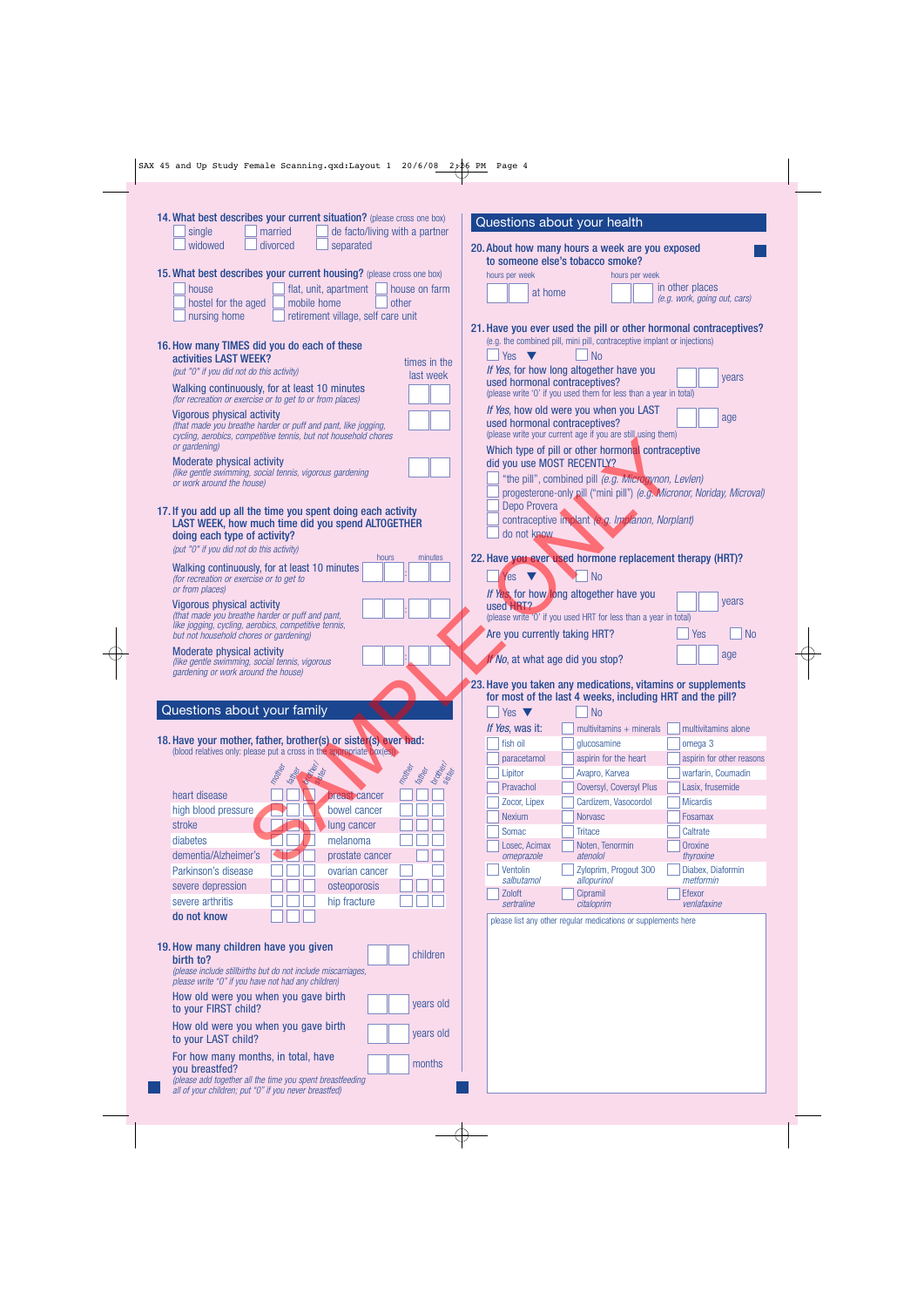| 24. Has a doctor EVER told you that you have:<br>(If YES, please cross the box and give your age when |                                              |            | Age when condition |           |     | 26. Are you NOW suffering from any other important illness?<br><b>No</b><br>Yes                                    |                 |                           |                    |
|-------------------------------------------------------------------------------------------------------|----------------------------------------------|------------|--------------------|-----------|-----|--------------------------------------------------------------------------------------------------------------------|-----------------|---------------------------|--------------------|
|                                                                                                       | the condition was first found)<br><b>Yes</b> |            |                    |           |     | Please describe this illness and its treatment                                                                     |                 |                           |                    |
| skin cancer (not melanoma)                                                                            |                                              |            | was first found    |           | age |                                                                                                                    |                 |                           |                    |
| melanoma                                                                                              |                                              |            |                    |           | age |                                                                                                                    |                 |                           |                    |
| breast cancer                                                                                         |                                              |            |                    |           | age |                                                                                                                    |                 |                           |                    |
| other cancer                                                                                          |                                              |            |                    |           | age |                                                                                                                    |                 |                           |                    |
| type of cancer (please describe)                                                                      |                                              |            |                    |           |     |                                                                                                                    |                 |                           |                    |
|                                                                                                       |                                              |            |                    |           |     | 27. Do you regularly need help with daily tasks because<br>of long-term illness or disability?                     |                 |                           |                    |
| heart disease                                                                                         |                                              |            |                    |           | age | (e.g. personal care, getting around, preparing meals)                                                              |                 |                           |                    |
| type of heart disease (please describe)                                                               |                                              |            |                    |           |     | N <sub>0</sub><br>Yes                                                                                              |                 |                           |                    |
|                                                                                                       |                                              |            |                    |           |     | 28. Does your health now LIMIT YOU<br>in any of the following activities?                                          | yes,<br>limited | yes,<br>limited           | no, not<br>limited |
| high blood pressure $-$ when pregnant                                                                 |                                              |            |                    |           | age | <b>VIGOROUS activities</b>                                                                                         | a lot           | a little                  | at all             |
| high blood pressure - when not pregnant                                                               |                                              |            |                    |           | age | (e.g. running, strenuous sports)                                                                                   |                 |                           |                    |
| stroke                                                                                                |                                              |            |                    |           | age | <b>MODERATE</b> activities<br>(e.g. pushing a vacuum cleaner, playing golf)                                        |                 |                           |                    |
| diabetes                                                                                              |                                              |            |                    |           | age | lifting or carrying shopping                                                                                       |                 |                           |                    |
| blood clot (thrombosis)                                                                               |                                              |            |                    |           | age | climbing several flights of stairs<br>climbing one flight of stairs                                                |                 |                           |                    |
| asthma                                                                                                |                                              |            |                    |           |     | walking one kilometre                                                                                              |                 |                           |                    |
|                                                                                                       |                                              |            |                    |           | age | walking half a kilometre                                                                                           |                 |                           |                    |
| hayfever                                                                                              |                                              |            |                    |           | age | walking 100 metres                                                                                                 |                 |                           |                    |
| depression                                                                                            |                                              |            |                    |           | age | bending, kneeling or stooping<br>bathing or dressing yourself                                                      |                 |                           |                    |
| anxiety                                                                                               |                                              |            |                    |           | age |                                                                                                                    |                 |                           |                    |
| Parkinson's disease                                                                                   |                                              |            |                    |           | age | 29. Have you ever had any of the following operations?                                                             |                 |                           |                    |
| none of these                                                                                         |                                              |            |                    |           |     | (If YES, please cross the box and give your<br>age when you had the operation; give your                           |                 |                           |                    |
|                                                                                                       |                                              |            |                    |           |     | age at the <b>most recent operation</b> if you<br>have had more than one)                                          | <b>Yes</b>      | Age when<br>had operation |                    |
| 25. In the last month have you been treated for:                                                      |                                              |            |                    |           |     | removal of skin cancer                                                                                             |                 |                           | age                |
| (If YES, please cross the box and give your age<br>when the treatment started)                        |                                              |            | Age started        |           |     | hysterectomy                                                                                                       |                 |                           | age                |
|                                                                                                       |                                              | <b>Yes</b> |                    | treatment |     | both ovaries removed                                                                                               |                 |                           | age                |
| cancer                                                                                                |                                              |            |                    |           | age | sterilisation (tubes tied)                                                                                         |                 |                           | age                |
| heart attack or angina                                                                                |                                              |            |                    |           | age | repair of prolapsed womb, bladder or bowel                                                                         |                 |                           | age                |
| other heart disease                                                                                   |                                              |            |                    |           | age | knee replacement                                                                                                   |                 |                           |                    |
| high blood pressure                                                                                   |                                              |            |                    |           | age |                                                                                                                    |                 |                           | age                |
| high blood cholesterol                                                                                |                                              |            |                    |           | age | hip replacement                                                                                                    |                 |                           | age                |
| blood clotting problems                                                                               |                                              |            |                    |           | age | gallbladder removed                                                                                                |                 |                           | age                |
| asthma                                                                                                |                                              |            |                    |           | age | heart or coronary bypass surgery<br>(include stents and balloons)                                                  |                 |                           | age                |
| osteoarthritis                                                                                        |                                              |            |                    |           | age | other (please describe any other operations you have had in the last<br>10 years, with your age when you had them) |                 |                           |                    |
| thyroid problems                                                                                      |                                              |            |                    |           | age |                                                                                                                    |                 |                           |                    |
| osteoporosis or low bone density                                                                      |                                              |            |                    |           |     |                                                                                                                    |                 |                           |                    |
|                                                                                                       |                                              |            |                    |           | age |                                                                                                                    |                 |                           |                    |
| depression                                                                                            |                                              |            |                    |           | age |                                                                                                                    |                 |                           |                    |
| anxiety                                                                                               |                                              |            |                    |           | age |                                                                                                                    |                 |                           |                    |

 $\bigoplus$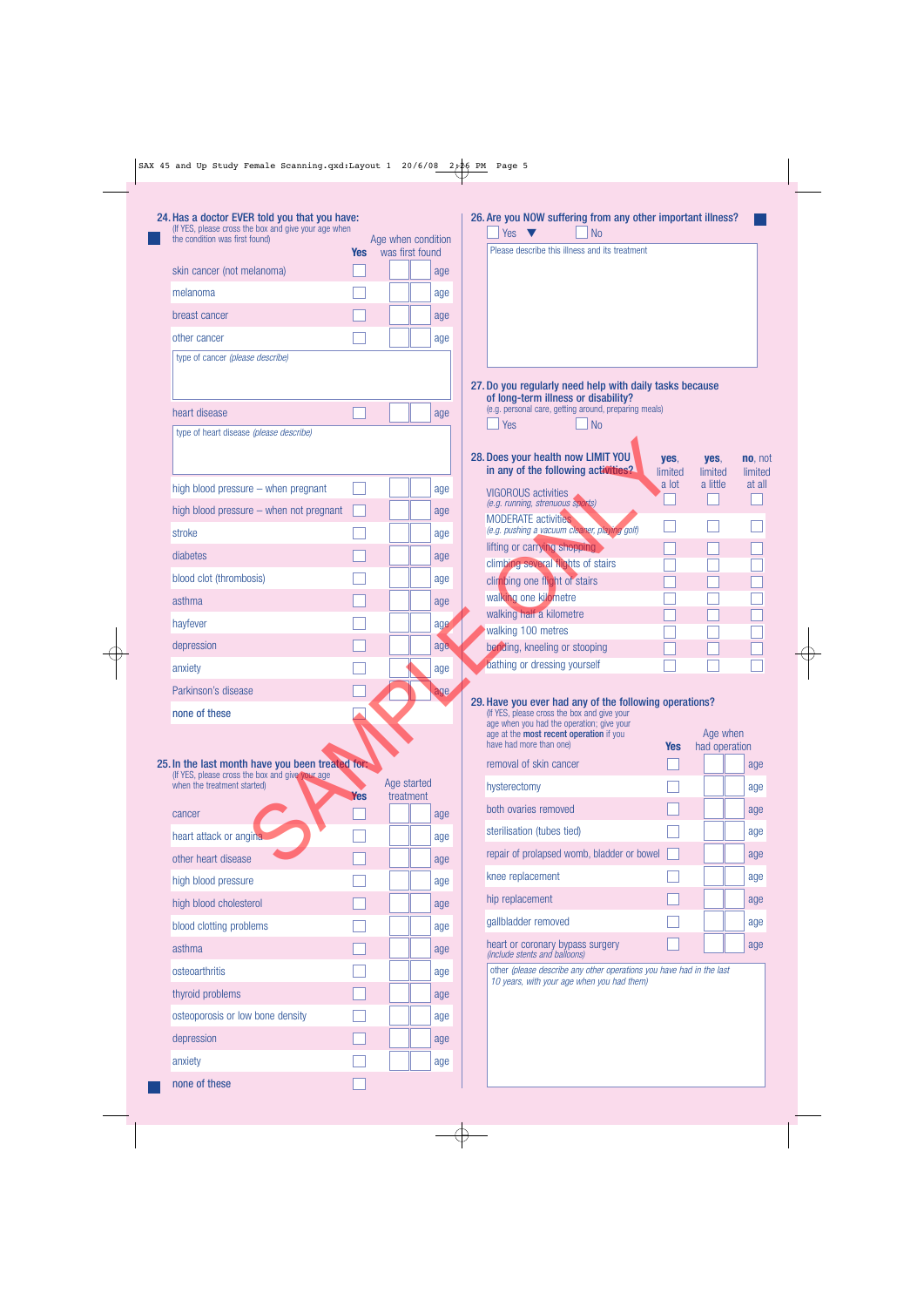| 30. Do you regularly care for a sick or disabled<br>family member or friend?                                                                                                             | Questions about your diet                                                                                                                                                                |
|------------------------------------------------------------------------------------------------------------------------------------------------------------------------------------------|------------------------------------------------------------------------------------------------------------------------------------------------------------------------------------------|
| Yes $\blacktriangledown$<br><b>No</b><br>If Yes, about how much time each week do you usually spend<br>caring for this person?                                                           | 40. About how many times each week do you eat:<br>number of<br>(please count all meals and snacks. put '0' if never eaten<br>times eaten<br>or eaten less than once a week)<br>each week |
| hours/wk<br>full time OR                                                                                                                                                                 | beef, lamb or pork                                                                                                                                                                       |
| 31. In general, how would                                                                                                                                                                | chicken, turkey or duck                                                                                                                                                                  |
| <b>Pool</b> May<br>etcallent<br>$ g_{00}$<br>you rate your:<br>1200<br><b>Lat</b><br>overall health?                                                                                     | processed meat<br>(include bacon, sausages, salami, devon, burgers, etc)                                                                                                                 |
| quality of life?                                                                                                                                                                         | fish or seafood                                                                                                                                                                          |
| eyesight? (with glasses or<br>contact lenses, if you wear them)                                                                                                                          | cheese                                                                                                                                                                                   |
| memory?<br>teeth and gums?                                                                                                                                                               | 41. About how many of the following do you usually eat:                                                                                                                                  |
| <b>No</b><br>32. Do you feel you have a hearing loss?<br>Yes                                                                                                                             | slices or pieces of brown/wholemeal bread each week<br>(also include multigrain, rye bread, etc.)                                                                                        |
| 33. How many of your own teeth do you have left?                                                                                                                                         | bowls of breakfast cereal each week                                                                                                                                                      |
| None $-$ all of my teeth are missing<br>1-9 teeth left<br>10-19 teeth left<br>20 or more teeth left                                                                                      | If you eat breakfast cereal is it usually: (please cross)<br>bran cereal (allbran, branflakes, etc.)<br>muesli                                                                           |
| 34. During the past 12 months, how many times have you fallen<br>to the floor or ground? (put "0" if you haven't fallen in this time)<br>times                                           | biscuit cereal (weetbix,<br>other (cornflakes,<br>shredded wheat, etc.)<br>rice bubbles, etc.)<br>oat cereal (porridge, etc.)                                                            |
| 35. Have you had a broken/fractured bone in the last 5 years?<br><b>No</b><br>Yes<br>$\blacksquare$                                                                                      | 42. Which type of milk do you mostly have?<br>whole milk<br>reduced fat milk<br>skim milk                                                                                                |
| If Yes, which bones were broken?                                                                                                                                                         | I don't drink milk<br>soy milk<br>other milk                                                                                                                                             |
| hip<br>wrist<br>ankle<br>arm<br>rib<br>other<br>finger/toe                                                                                                                               | 43. About how many serves of vegetables do you usually eat<br>each day? A serve is half a cup of cooked vegetables or one cup of salad                                                   |
| How old were you when it happened?<br>years old<br>(give age at most recent fracture if more than one)                                                                                   | (please include potatoes and put "0" if less than one a day)<br>number of serves of cooked vegetables each day                                                                           |
| 36. About how many times a week are you usually troubled                                                                                                                                 |                                                                                                                                                                                          |
| by leaking urine?<br>once a week or less<br>never<br>2-3 times<br>4-6 times<br>every day                                                                                                 | number of serves of raw vegetables each day (e.g. salad)<br>I don't eat vegetables                                                                                                       |
|                                                                                                                                                                                          | 44. About how many serves of fruit or glasses of fruit juice do you                                                                                                                      |
| 37. Have you been through menopause?<br>N <sub>0</sub><br>Not sure (because hysterectomy, taking HRT, etc.)                                                                              | <b>usually have each day?</b> A serve is 1 medium piece or 2 small pieces or<br>1 cup of diced or canned fruit pieces (put "0" if you eat less than one serve a day)                     |
| My periods have become irregular                                                                                                                                                         | number of serves of fruit each day                                                                                                                                                       |
| Yes - How old were you when you<br>years old<br>went through menopause?                                                                                                                  | number of glasses of fruit juice each day                                                                                                                                                |
| 38. Have you ever been for a breast screening mammogram?                                                                                                                                 | don't eat fruit                                                                                                                                                                          |
| N <sub>o</sub><br>Yes<br><b>V</b>                                                                                                                                                        | 45. Please put a cross in the box if you NEVER eat:                                                                                                                                      |
| If Yes, what year did you have your last<br>mammogram? (e.g. 2005)                                                                                                                       | red meat<br>chicken/poultry<br>pork/ham<br>dairy products<br>wheat products<br>any meat<br>eggs<br>sugar                                                                                 |
| How many times have you been<br>times<br>for breast screening altogether?                                                                                                                | fish<br>seafood<br>cheese<br>cream                                                                                                                                                       |
| 39. Have you ever been screened for colorectal (bowel) cancer?                                                                                                                           |                                                                                                                                                                                          |
| <b>No</b><br>Yes $\blacktriangledown$<br>If Yes, please indicate which test(s) you had:                                                                                                  | Questions about time and work                                                                                                                                                            |
| faecal occult blood test (test for blood in the stool/faeces)                                                                                                                            | 46. What is your usual yearly HOUSEHOLD income before tax,                                                                                                                               |
| sigmoidoscopy (a tube is used to examine the lower bowel:<br>this is usually done in a doctor's office without pain relief)                                                              | from all sources? (please include benefits, pensions, superannuation, etc)<br>\$30,000-\$39,999 per year<br>less than \$5,000 per year                                                   |
| colonoscopy (a long tube is used to examine the whole large bowel;<br>you would usually have to have an enema or drink large amounts<br>of special liquid to prepare the bowel for this) | \$5,000-\$9,999 per year<br>\$40,000-\$49,999 per year<br>\$10,000-\$19,999 per year<br>\$50,000-\$69,999 per year                                                                       |
| What year did you have the most recent<br>one of these tests? (e.g. 2005)                                                                                                                | \$20,000-\$29,999 per year<br>\$70,000 or more per year<br>would rather not answer this question                                                                                         |

 $\overline{\varphi}$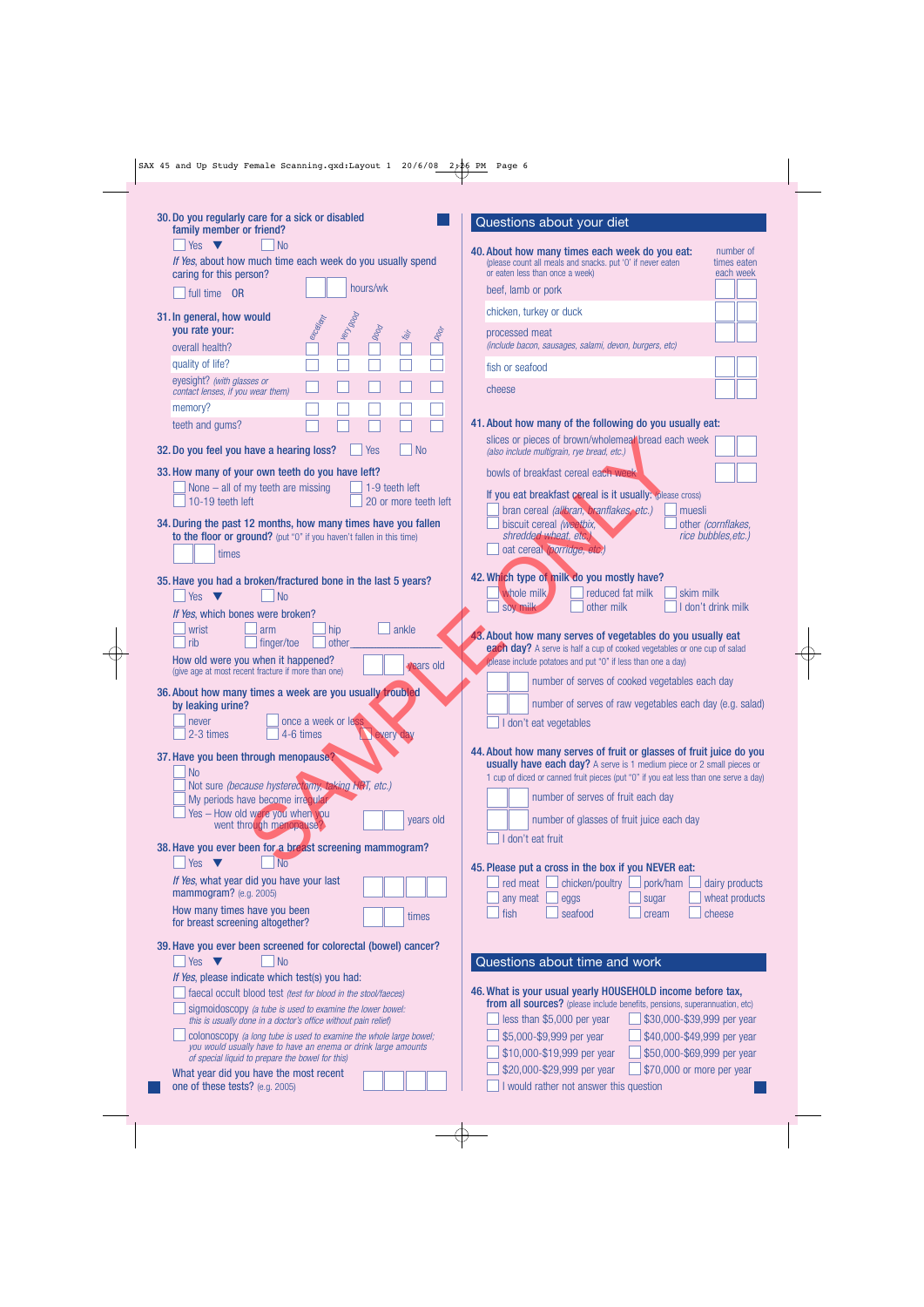$\Rightarrow$ 

| 47. What is your current work status? (you can cross more than one box)<br>$\Box$ in full time paid work<br>self-employed<br>in part time paid work<br>doing unpaid work<br>completely retired/pensioner<br>studying<br>looking after home/family<br>partially retired<br>disabled/sick<br>unemployed<br>other | 54. About how many HOURS in each 24 hour DAY<br>do you usually spend doing the following?<br>(please put "0" if you do not spend any time doing it)<br>hours per day<br>hours per day<br>sleeping (including<br>sitting<br>at night & naps)<br>watching television<br>standing<br>or using a computer |
|----------------------------------------------------------------------------------------------------------------------------------------------------------------------------------------------------------------------------------------------------------------------------------------------------------------|-------------------------------------------------------------------------------------------------------------------------------------------------------------------------------------------------------------------------------------------------------------------------------------------------------|
| 48. If you are partially or completely retired,<br>years old                                                                                                                                                                                                                                                   | 55. How many TIMES in the LAST WEEK did you:<br>times in the<br>(please put "0" if you did not spend any time doing it)<br>last week                                                                                                                                                                  |
| how old were you when you retired?<br>Why did you retire? (you can cross more than one box)                                                                                                                                                                                                                    | spend time with friends or family                                                                                                                                                                                                                                                                     |
| reached usual retirement age<br>lifestyle reasons                                                                                                                                                                                                                                                              | who do not live with you?<br>talk to someone (friends, relatives or others)                                                                                                                                                                                                                           |
| to care for family member/friend<br><b>ill</b> health                                                                                                                                                                                                                                                          | on the telephone?                                                                                                                                                                                                                                                                                     |
| made redundant<br>could not find a job<br>other                                                                                                                                                                                                                                                                | go to meetings of social clubs, religious groups<br>or other groups you belong to?                                                                                                                                                                                                                    |
| 49. About how many HOURS each WEEK do you usually spend<br>doing the following? (please put "0" if you do not spend any time doing it)<br>hours per week<br>hours per week                                                                                                                                     | 56. How many people outside your home, but<br>within one hour of travel, do you feel you<br>people<br>can depend on or feel very close to?                                                                                                                                                            |
| voluntary/unpaid work<br>paid work                                                                                                                                                                                                                                                                             | a little<br>some<br>most<br>all<br>none<br>57. During the past 4 weeks,<br>of the<br>of the<br>of the<br>of the<br>of the<br>about how often did you feel;                                                                                                                                            |
| 50. Which of the following do you have? (excluding Medicare)                                                                                                                                                                                                                                                   | time<br>time<br>time<br>time<br>time<br>tired out for no good reason?                                                                                                                                                                                                                                 |
| Private health insurance - with extras                                                                                                                                                                                                                                                                         | nervous?                                                                                                                                                                                                                                                                                              |
| Private health insurance - without extras<br>Department of Veterans' Affairs white or gold card                                                                                                                                                                                                                | so nervous that nothing could                                                                                                                                                                                                                                                                         |
| Health care concession card                                                                                                                                                                                                                                                                                    | calm you down?<br>hopeless?                                                                                                                                                                                                                                                                           |
| none of these                                                                                                                                                                                                                                                                                                  | restless or fidgety?                                                                                                                                                                                                                                                                                  |
| 51. What best describes the colour of the skin on the inside of<br>your upper arm, that is your skin colour without any tanning?                                                                                                                                                                               | so restless that you could<br>not sit still?                                                                                                                                                                                                                                                          |
| light olive<br>very fair<br>brown                                                                                                                                                                                                                                                                              | depressed?                                                                                                                                                                                                                                                                                            |
| fair<br>dark olive<br><b>black</b>                                                                                                                                                                                                                                                                             | that everything was an effort?                                                                                                                                                                                                                                                                        |
| 52. What would happen if your skin was repeatedly exposed                                                                                                                                                                                                                                                      | so sad that nothing could<br>cheer you up?                                                                                                                                                                                                                                                            |
| to bright sunlight during summer without any protection?                                                                                                                                                                                                                                                       | worthless?                                                                                                                                                                                                                                                                                            |
| <b>Would it:</b><br>Get very tanned?<br>Get mildly or occasionally tanned?<br>Get moderately tanned?<br>Never tan, or only get freckled?                                                                                                                                                                       | 58. During the past 4 weeks, have you had any of the following<br>problems with your work or daily activities because of any<br>emotional problems (such as being depressed or anxious)?                                                                                                              |
| 53. About how many hours a DAY would you usually spend<br>outdoors on a weekday and on the weekend?                                                                                                                                                                                                            | cut down on the amount of time you spent<br>Yes<br><b>No</b><br>on work or other activities                                                                                                                                                                                                           |
| hours per day<br>hours per day                                                                                                                                                                                                                                                                                 | <b>No</b><br>achieved less than you would have liked to<br>Yes                                                                                                                                                                                                                                        |
| weekday<br>weekend                                                                                                                                                                                                                                                                                             | did work or other activities less carefully<br>N <sub>o</sub><br>Yes<br>than usual                                                                                                                                                                                                                    |

| Thank you very much for filling in the questionnaire<br>DON'T FORGET TO SIGN THE CONSENT FORM OVERLEAF     |  |  |  |  |  |           |  |  |  |  |                                        |     |  |                                               |  |  |  |  |  |
|------------------------------------------------------------------------------------------------------------|--|--|--|--|--|-----------|--|--|--|--|----------------------------------------|-----|--|-----------------------------------------------|--|--|--|--|--|
| Are your name and address correct on the front of this questionnaire?<br>If INCORRECT, give details below. |  |  |  |  |  |           |  |  |  |  |                                        | Yes |  | <b>No</b>                                     |  |  |  |  |  |
| Surname:                                                                                                   |  |  |  |  |  |           |  |  |  |  |                                        |     |  |                                               |  |  |  |  |  |
| Given name(s):                                                                                             |  |  |  |  |  |           |  |  |  |  | and the company's company's            |     |  |                                               |  |  |  |  |  |
| Postal address:                                                                                            |  |  |  |  |  |           |  |  |  |  |                                        |     |  | and the company of the company of the company |  |  |  |  |  |
|                                                                                                            |  |  |  |  |  |           |  |  |  |  | the control of the control of the con- |     |  |                                               |  |  |  |  |  |
| Town or Suburb:                                                                                            |  |  |  |  |  |           |  |  |  |  |                                        |     |  |                                               |  |  |  |  |  |
| <b>State or Territory:</b>                                                                                 |  |  |  |  |  | Postcode: |  |  |  |  |                                        |     |  |                                               |  |  |  |  |  |

 $\overline{\varphi}$